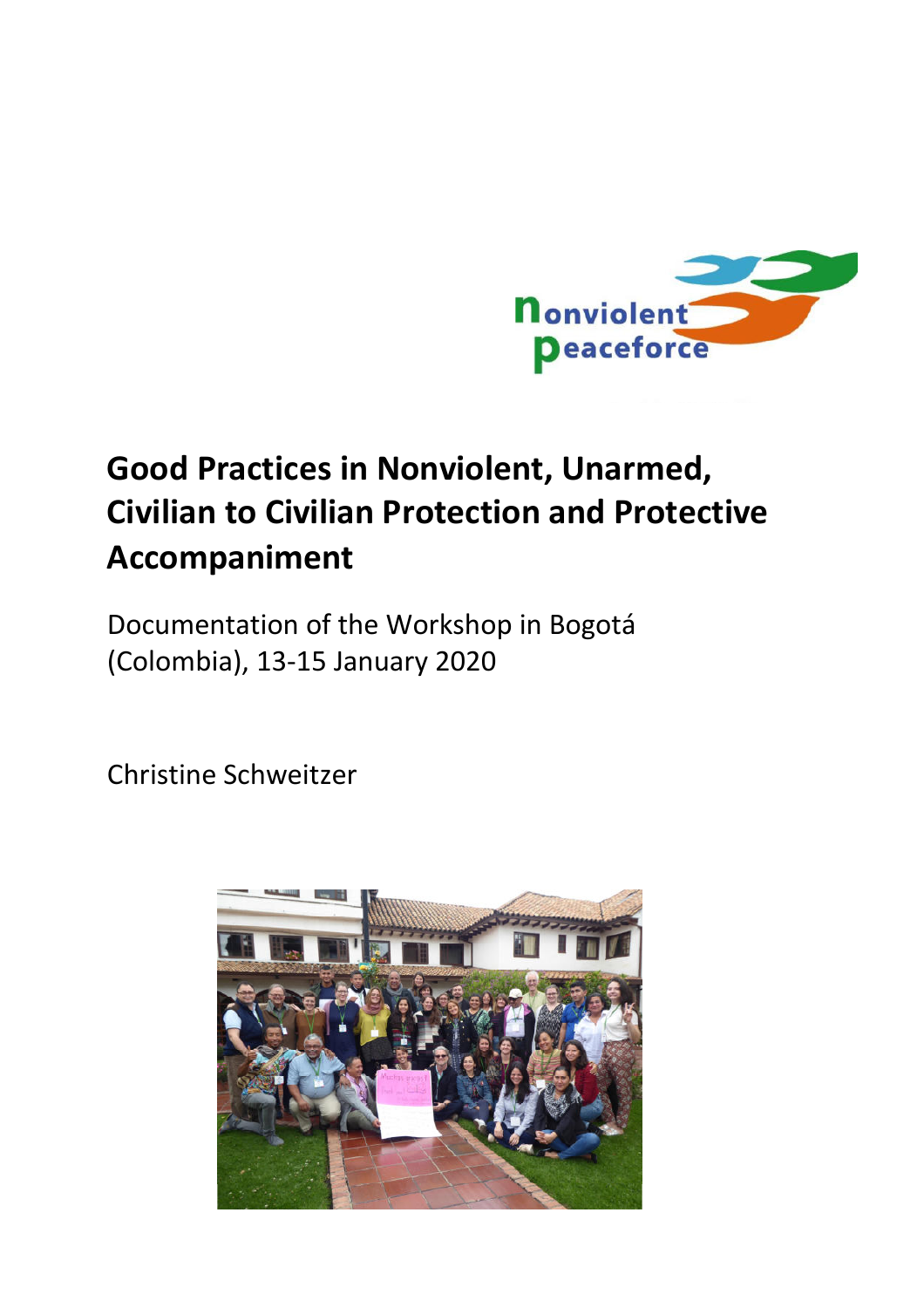## **Abstract**

This report summarizes the discussions, issues and findings of the Workshop entitled "Good Practices in Nonviolent, Unarmed, Civilian-to-Civilian Protection" organized by Nonviolent Peaceforce in Bogotá, Colombia, on the 13<sup>th</sup>-15<sup>th</sup> of January 2020. The workshop convened practitioners of protective accompaniment (Unarmed Civilian Protection), field partners, and academics working in/on five countries of Latin America, to reflect on their work. The full documentation is available online under: http://www.nonviolentpeaceforce.org/whatwe-do/about-3/new-report-good-practices2

Nonviolent Peaceforce Documentation of the Workshop in Bogotá, Colombia, 13-15 January 2020 Author: Christine Schweitzer Photos: Christine Schweitzer Hamburg, August 2020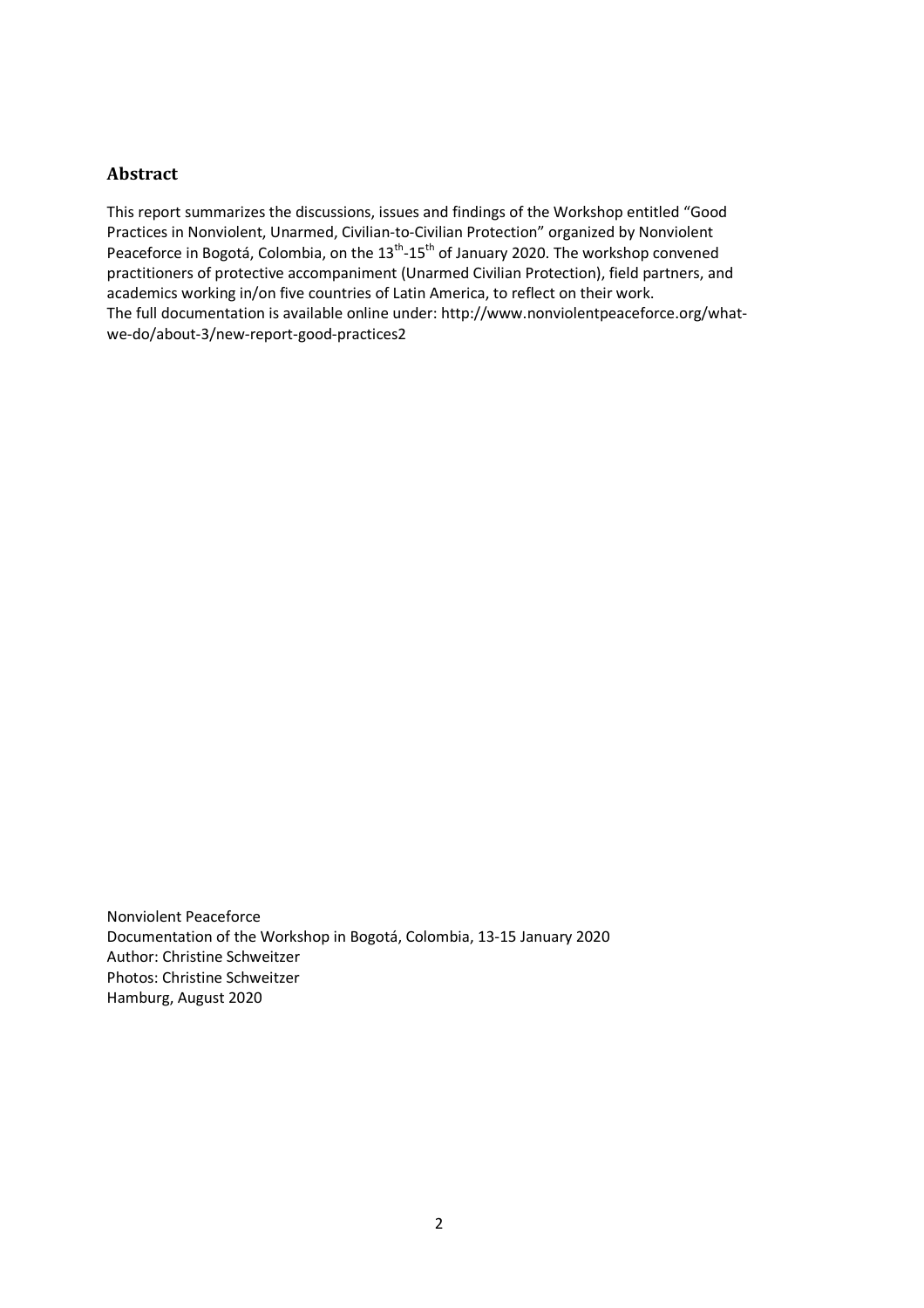## **Good Practices in Unarmed Civilian Protection**

The workshop took place in Bogotá/Colombia between the  $13<sup>th</sup>$  and  $15<sup>th</sup>$  of January 2020, barely one month before the Covid-19 pandemics hit the continent. Unarmed Civilian Protection (UCP), sometimes also called civilian peacekeeping or protective accompaniment, is the practice of deploying specially trained unarmed civilians before, during, or after violent conflict in order to prevent or reduce violence, to provide direct physical protection to civilian populations under threat, and to strengthen or build resilient local peace infrastructures.

The workshop was one element in the second stage of a four-stage good practices process the INGO Nonviolent Peaceforce started in order to improve and expand UCP, and to influence policy for protecting civilians, preventing violence, supporting local initiatives and sustaining peace. After the publication of four case studies ("Wielding Nonviolence in the Midst of Violence"<sup>1</sup>, edited by Ellen Furnari, 2016), five to six<sup>2</sup> workshops organized on a regional basis are being held. They are made up of UCP practitioners, field partners, beneficiaries and academics who meet for three-day sessions to review their work, analyze findings of stage one and validate good practices and emerging themes as well as identify dilemmas or challenges raised but not answered by the cases. This then will be followed by an international conference and, as the last step, the publication and dissemination of the findings. Four workshops addressing work in S.E. Asia, the Middle East, Subsaharan Africa and North America (in Manila, Beirut, Nairobi and Paynesville) were held previous to this one.<sup>3</sup>

## The Workshop

<u>.</u>

The workshop in Bogotá that took place in January 2020 had in total 40 participants (though some were present only part-time) mostly doing accompaniment in five countries in Latin America: Colombia, El Salvador, Guatemala, Honduras and Mexico. In addition, there were a few people practicing unarmed self-protection. There were also some internationals from Ecuador, the U.S. and Europe who are working with NP or are researchers on UCP.

The participants of the workshop were carefully chosen for their current or previous work doing civilian to civilian protection; receiving protection from such organizations; and/or their academic research and writing on the topic. Many were interviewed before the workshop took place, to get their input on the most pressing topics to address.

The workshop was carried out through a mixture of panel presentations, in-depth small group work, and plenary discussions of group findings, putting specific focus on good practices, but also on potential challenges and dilemmas of UCP work. The documentation was done on the basis of notes and recordings of the various workshops and plenary discussions.

In the following sections, some important findings will be described. The appendices contain a list of all good practices and a list of attendees.

## Accompaniment / UCP in Latin America

In the workshop, there were organizations that varied quite a lot in their practice. Perhaps three

<sup>&</sup>lt;sup>1</sup> Furnari, Ellen (2016): Wielding Nonviolence in the Midst of Violence, Institute for Peace Work and Nonviolent Conflict Transformation, Norderstedt: book on demand.

 $2$  In the first report, the number of five workshops was given but in the meantime it has been decided to separate Europe and North America, so the total is six: South-East Asia, Middle East, Subsaharan Africa, South and Middle America, Europe and North America.

<sup>&</sup>lt;sup>3</sup> See http://www.nonviolentpeaceforce.org/what-we-do/about-3/new-report-good-practices2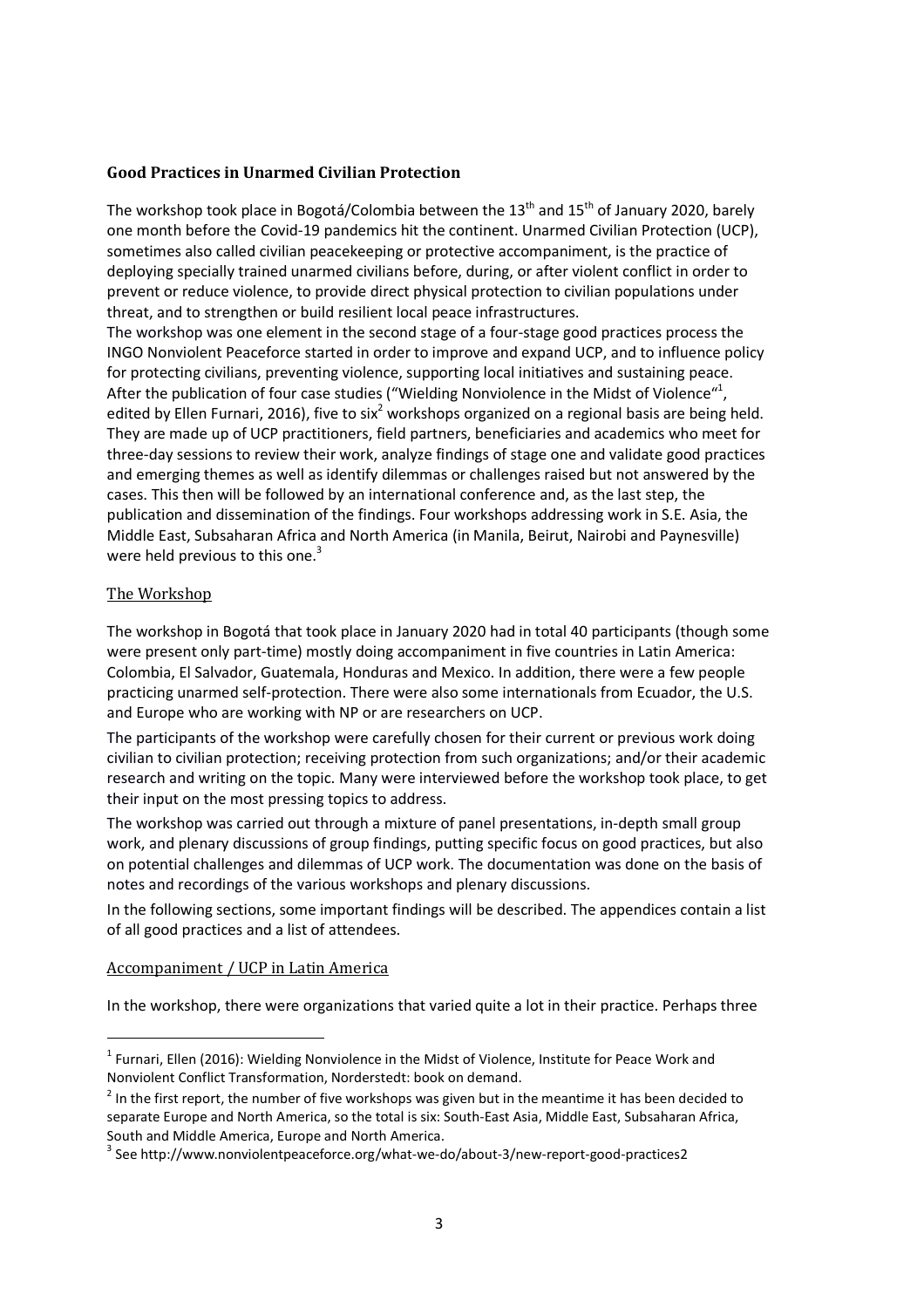categories could be distinguished. The first and largest category included those international organizations that focus on providing physical accompaniment to local groups and communities. The second, smaller, category were local organizations – sometimes with some international volunteers – that pursue a much broader field of activities. They were, for example, working with youth gangs and in prisons or doing different kinds of development and peacebuilding work. The third category were rural communities who focus on unarmed self-protection, represented in particular by the Colombian peace community of San José de Apartadó. The following points of discussion were reflected in the workshop:

- Human rights and other civil society organizations threatened by armed political actors;
- Peace communities establishing weapons-free zones and distancing themselves from guerilla and government forces alike;
- Challenges of working with youth gangs and youth in prison;
- Dealing with the threat of organized crime and multinational companies entering the territories of peasant or indigenous communities.
- Addressing the structural violence that creates or contributes to the local violence.

## Key Themes

<u>.</u>

The workshop participants formulated a number of lessons, good practices and challenges which can be read in the appendix (1). There were many good practices listed by the small groups. Some were identical to those already stated in earlier workshops – like the requirement of training for volunteers or the necessity of security protocols. Outstanding practices that were repeated in more than one of the working groups include:

- Combine the different forms of accompaniment -- physical, political, legal and psychosocial<sup>4</sup> -- and consider the four to be intrinsically interlinked.
- Cooperate with other (I)NGOs for political accompaniment (advocacy) both inside the country and internationally. The idea here was that sometimes sharing the tasks is beneficial – one organization concentrating on physical accompaniment and leaving part of the advocacy to others. Sharing in this way avoids putting the work on the ground at risk.
- Provide accompaniment only when requested.
- Non-interference in internal decision-making of local communities or accompanied organizations was a principle held by most.
- Have clear agreements (contracts) for physical accompaniment with those accompanied.
- Establish clear protocols for action between governments, embassies and accompanying organizations.
- Accompaniment requires communication to state institutions about the presence of the accompanying organization and what it intends to do (letters of notice to authorities, meeting with representatives of state agencies).
- Careful and ongoing analysis was emphasized, similarly to other workshops, as essential.
- Gender policies both for internal functioning of the UCP organization and for accompaniment played an important role in the discussion.
- In order to counter colonial and racist stereotypes, some international organizations have started to work with nationally and ethnically mixed teams.

<sup>&</sup>lt;sup>4</sup> Sometimes people in the workshop spoke of only three forms of accompaniment, leaving out the "legal".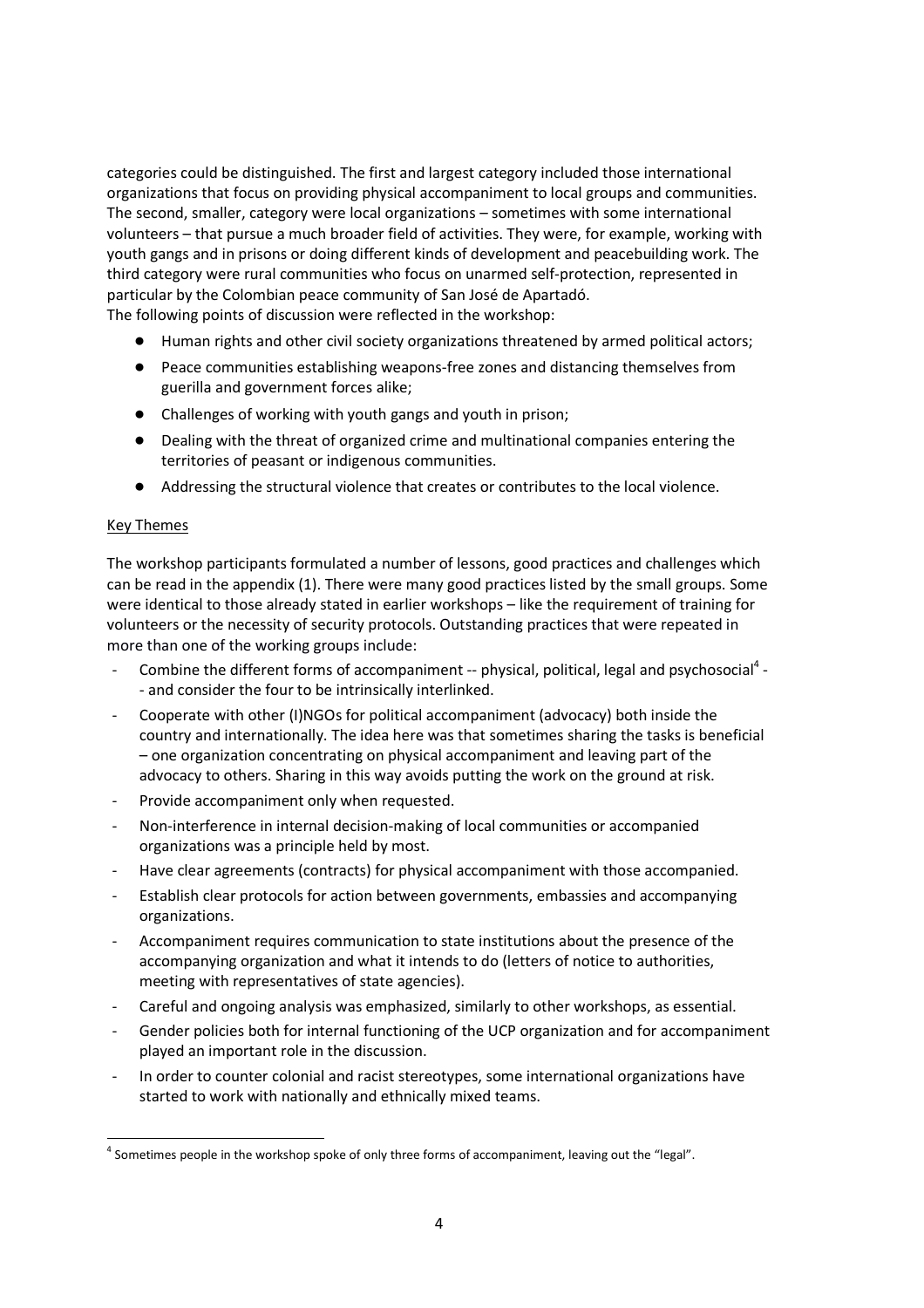Also some challenges that were repeated in more than one small group include:

- How to deal with threats that cannot be tracked back to the government (organized crime, multinationals, armed nonstate actors).
- Dependency may be created when there is long-term accompaniment: When organizations or communities are accompanied for a long period, they might get used to it and stop building resources of their own for self-protection. This is politically problematic and also risky, given the precarious financial basis of most accompanying organizations.
- Divided communities and handling of intra-communal conflicts are a challenge for the accompaniers who sometimes try to mediate and sometimes must stick strictly to the principle of non-interference.
- Accompaniers sometimes hold some different values than those accompanied. How to address such issues while respecting the autonomy of the local community and its values? This refers *inter alia* to gender norms, but also to the degree to which violence is an accepted behavior that can be chosen in certain situations.
- The issue of racism as a source for leverage white people granted higher status and therefore wielding protective power.
- Holding the state accountable without increasing risks to those accompanied.
- Scarce financial means and competition for funds is one of the biggest challenges all organizations face.
- Finding enough good Spanish speaking international volunteers is a challenge for the international organizations.
- Rotation of volunteers and maintaining an institutional memory was listed as a challenge as well.

## Comparison to Earlier Workshops and Studies and Work in Other Parts of the World

John Lindsay-Poland and Michael Weintraub in their contribution to Furnari (ed., 2016) studied unarmed protection and accompaniment in Colombia. Much of what they found as good practices and challenges during their field work with different accompaniment organizations<sup>5</sup> in Colombia can be generalized for all the countries represented at the Bogotá workshop. This is their list of good practices that they had identified for Colombia<sup>6</sup>. All of them were repeated in this workshop:

- Identify and strengthen the dissuasive power of accompaniment.
- Combine physical presence with advocacy with entities that could affect security.
- Establish healthy relationships with those accompanied and with others.
- Be consistent with values and identities of the accompaniers.
- Maintain both institutional memory as well as the flexibility to adjust to new needs.
- Make the work of the projects internally efficient and sustainable
- Strengthen the collaboration between accompaniment organizations.

The regional workshop on Latin America has contributed to this project on good practices an approach to accompaniment that was not entirely absent in the other workshops, but was more fully expressed here. The two key phrases here are: Understanding of accompaniment as

<u>.</u>

 $<sup>5</sup>$  CPT, FOR-PP, PBI, PPF, SweFor, Operation Dove and – as the only organization that was not represented at the</sup> workshop -- the Red de Hermandad y Solidaridad con Colombia (http://www.redcolombia.org/).

 $^6$  p64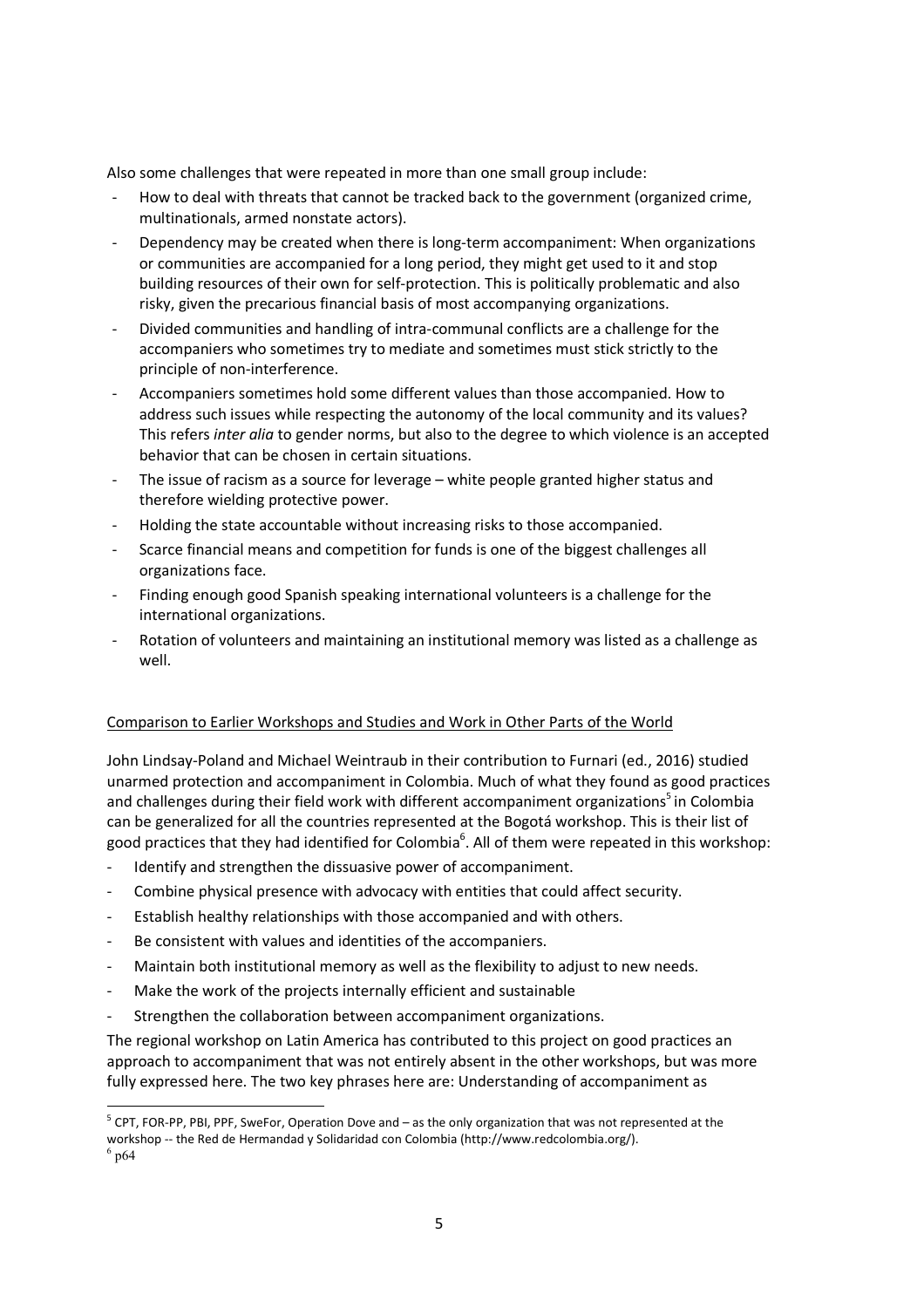something wider than UCP, and an underlying sense of solidarity with those accompanied while avoiding becoming fellow activists. Both will be discussed below.

Of course there were also many findings that have already been discussed in earlier workshops: The need for good analysis, the primacy of local actors and non-interference in their internal functioning, the need for training of those doing accompaniment, and having security protocols and gender policies in place, working with mixed teams, capacity-building or enhancement<sup>7</sup> with local actors and strengthening local capacities for self-protection were important findings in Bogotá falling under the category of having been identified in previous workshops.

In the North America workshop, the issue of racism and the factor of "white privilege" played an important role in almost all discussions. In Bogotá, it also came up, and it was clear that international groups have found different ways to work with it. Some have changed their earlier practice and now include people from other continents or regions (including Latin America) in their teams. Others continue to recruit only (white) North Americans as this is what their partners want them to do, but seek other ways (mostly through training) to raise awareness about racism and overcome racist attitudes.

Though it was not the topic of a small group, there were many references to the positive impact protective accompaniment has in Latin America. The general sense was that the presence of accompaniers often helps to prevent attacks by armed perpetrators, though not everywhere and in every situation.<sup>8</sup>

Unarmed Civilian Protection is a field of practice that has one of its main roots in Latin America, though not the only one. Organizations like Peace Brigades International or Witness for Peace (who did not come to this workshop) developed protective accompaniment on that continent, and the first theories (Mahony & Eguren 1997) about its working are based on the experience in countries like Guatemala, El Salvador, Haiti and Colombia.<sup>9</sup> Therefore it is not surprising that UCP in Latin America is to some degree different from the practices of the organizations that came to the other workshops, at least when considering those groups in Latin America that engage foremost in physical accompaniment. There are three main issues discussed below:

#### Between Nonpartisanship and Solidarity

First, there is a special element of solidarity that underlies the work of the international accompaniment groups. Whether human rights activists, peace communities or work in Chiapas where the Zapatista movement found much international solidarity – the accompaniers seem to identify quite strongly and positively with the work and goals of those they accompany. Often, this was the reason why the groups originally made the decision to come to the countries where they work. However, unlike in Palestine where solidarity (and a rejection of nonpartisanship) was also a strong motivator for some international groups, at least some accompanying groups in Latin America speak of their work as being impartial or nonpartisan. And even those who think that they cannot use this label emphasize the principle of non-interference into the internal processes of those they accompany. In the World Café, participants phrased their approach as a good practice: "Not to lose the principle of solidarity when professionalizing protection work."

<u>.</u>

 $<sup>7</sup>$  Nonviolent Peaceforce prefers the term capacity enhancement, because, as it was argued in an earlier workshop,</sup> capacity "building" seems to suggest that participants do not have any capacities before attending the respective training.

<sup>8</sup> Lindsay-Poland and Weintraub (2016:33) mention some concrete cases where attacks were not deterred – one for example on the community of San José de Apartado in 2000, and the disappearance of two accompanied HRD in Medellin in the same year.

<sup>&</sup>lt;sup>9</sup> Though they also refer to PBI's experience in Sri Lanka.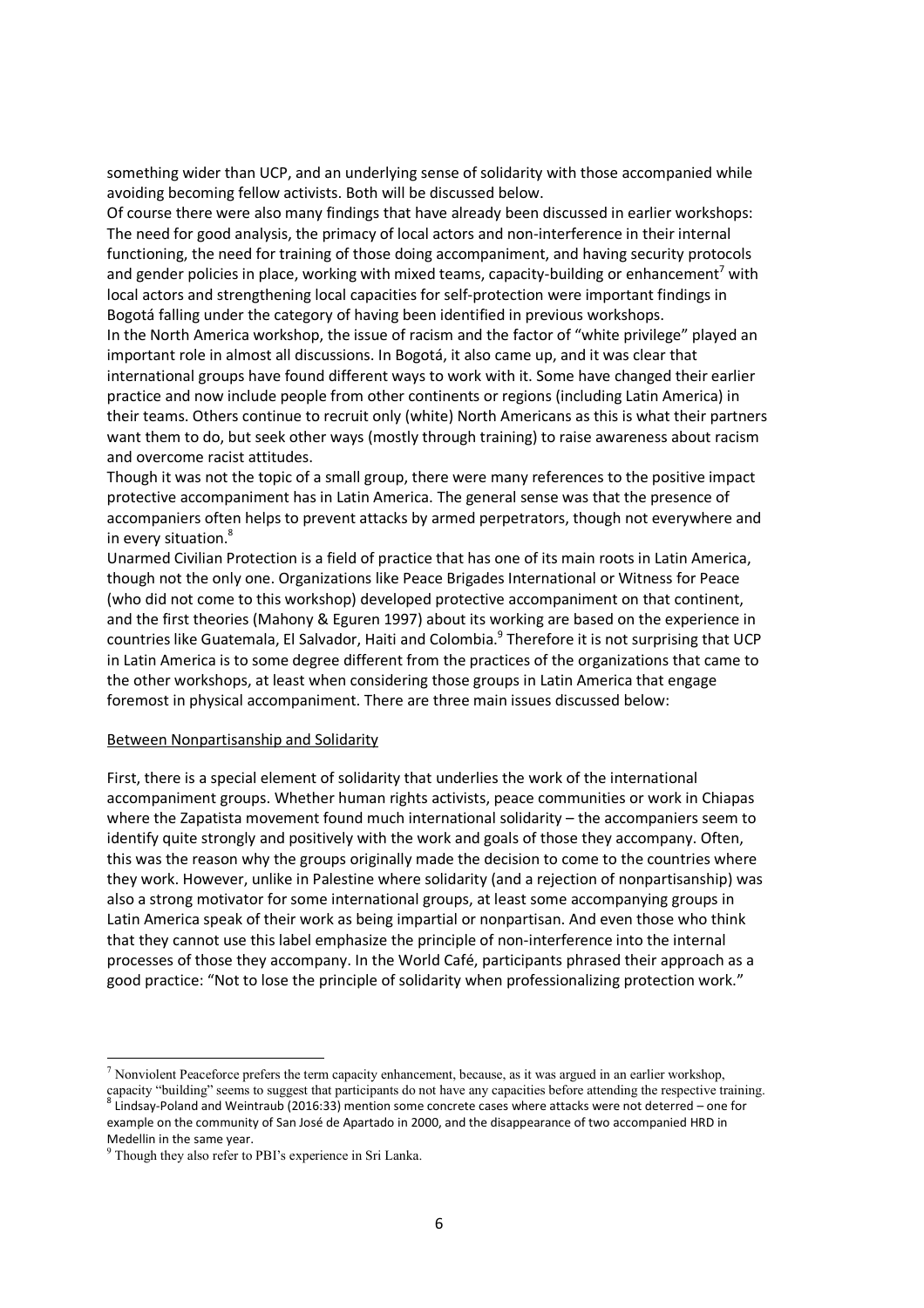## Strategy of Deterrence

The second difference is the emphasis on the strategy of deterrence, at least by the international accompaniment groups. Relationship-building does play a role but is limited to certain actors, and even there it is mostly done in the context of deterrence – warning actors to behave (or not behave) in certain ways. The theory of accompaniment and deterrence was laid out, as mentioned above, by the mentioned Mahony and Eguren in 1997. It stands to some degree in contrast to the practice of many of those organizations that attended the other workshops. Especially Nonviolent Peaceforce considers relationship-building with as many parties as appropriate and possible to be crucial, including potential and actual perpetrators. Of course, as it was stated also in earlier workshops, there is always an element of deterrence even when emphasizing relationship-building, and that the two cannot be clearly separated. Also, sometimes there are barriers to relationship-building when direct contact with some groups is difficult or impossible (for instance, some organizations in the Philippines are branded 'terrorists' by the government and by the international community and are therefore illegal to contact.) But the difference is that most accompaniment groups in Latin America have made the conscious decision not to try to approach certain armed actors – guerilla or organized crime. The reason, as briefly sketched in 2.3, is that it is assumed that there would be no leverage over these groups and that any contact with them could be used by the government as an excuse to kick the accompanying organization out of the country. It is the government the international accompaniers hope to influence by building up an international shield. The leverage is the threat of repercussions from other countries or international media in case anything happens to the accompanied or the accompaniers who act as "unarmed bodyguards". However, it needs to be noticed that the mechanisms used to be effective have also changed over time. Today there is probably much more emphasis on strengthening mechanisms of self-protection than at the time Mahony and Eguren studied the practice of PBI. There is also more awareness of the danger of dependency on the accompaniers.

## Accompaniment and UCP – Are These Concepts Identical?

In the introduction, it was already mentioned that the organizations working in Latin America use the term "accompaniment" when speaking of Unarmed Civilian Protection. The question is if these terms are identical or if there are differences. This question is not easy to answer, especially since the term UCP itself is still taking shape. Nonviolent Peaceforce, which first used the term UCP, has itself undergone quite a development. NP started with a very narrow understanding of what UCP is in the first decade of its existence, where even trainings on human rights or dealing with GBV were frowned upon. Current practice, though based in physical presence and protection, tends to spread out wide into fields that other organizations would consider humanitarian or peacebuilding activities. This documentation is not the place to indulge in this discussion about the definition of UCP. However, a few comments about the understanding of "accompaniment" in the Latin American context will be made which may shed light on this discussion which will have to take place in another context.

Accompaniment as the term is used in Latin America, all organizations present agreed, is broader than just physical accompaniment because it includes other forms of support (advocacy, legal, psycho-social). It has an underlying connotation of "being with someone" – which refers to the element of solidarity noted above.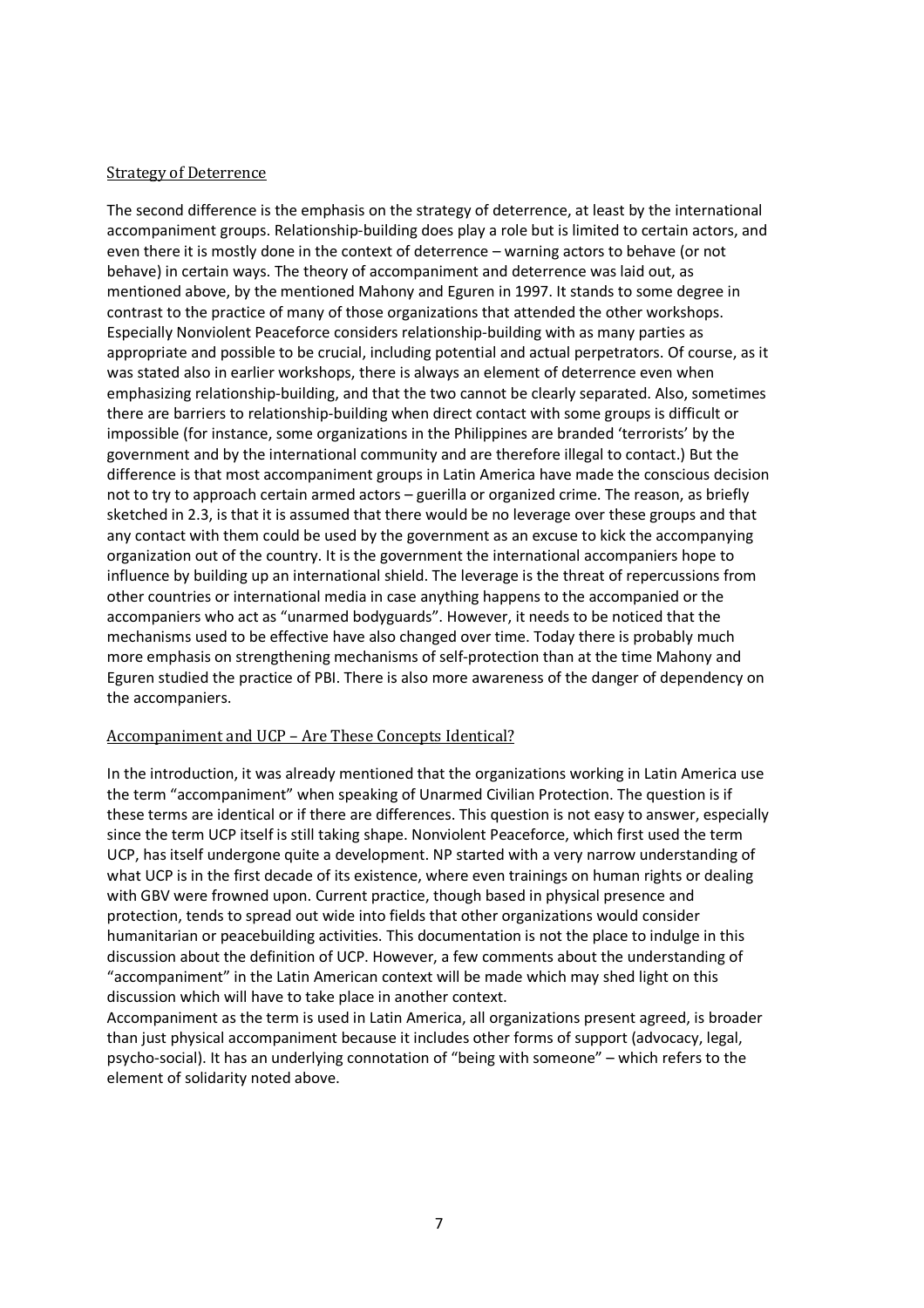When Nonviolent Peaceforce uses the term "accompaniment", it means physical accompaniment  $-$  the nonviolent "bodyguarding".<sup>10</sup> NP today understands UCP as "a combination of nonviolence and peacekeeping, but also peacebuilding, human rights protection and even humanitarian assistance".<sup>11</sup> If such a broad definition is accepted, then the two terms and concepts are more or less identical, only the actual word is different. If UCP is understood as focusing on protection against violence, leaving dealing with root causes and consequences of violence to other actors or at least if engaging in them, not considering them to be part of UCP, then especially psychosocial support may not be part of UCP. Though any particular organization may carry out both UCP and psycho-social support. Many organizations have mandates that allow them to engage in many different approaches and activities.

Another difference between Latin America and the understanding of UCP in some of the other regions may be the target groups – "beneficiaries" in the language of the humanitarian community. UCP as practiced, for example, by Nonviolent Peaceforce includes vast and not-welldefined target groups ("civilians", "women", "youth") that only a few of those in Latin America would describe as those they accompany.<sup>12</sup> Perhaps it could be said that the framing of protection as accompaniment is different from its framing as UCP or civilian peacekeeping.

#### Questions and Recommendations for Future Workshops

<u>.</u>

The last workshop of this series of Good Practice Workshops was tentatively planned for October 2020, but then the Corona pandemic arrived. Currently, the plan is to capture the experiences on the European continent through interviews, a literature review and a series of short online meetings. The following questions might be interesting to pursue:

- What role do privilege and racism play in the perception of groups in Europe?
- What roles do deterrence and relationship-building play? And what gives leverage to UCP practitioners from Europe and working in Europe?
- What role does relationship-building with all actors play?
- What approaches and instruments are there to protect refugees?

<sup>&</sup>lt;sup>10</sup> See for example the UCP wheel presented in earlier workshops or the "Unarmed Civilian Protection Strengthening Civilian Capacities to Protect Civilians from Violence. An Introductory Course in 5 Modules", July 2020 (second edition) Quote from Ellen Furnari in a communication to the author.

<sup>&</sup>lt;sup>12</sup> With the exception of those who work with migrants or youth gangs and in prisons, but these were organizations with a broader portfolio of activities, not those for whom physical accompaniment is the primary or central activity.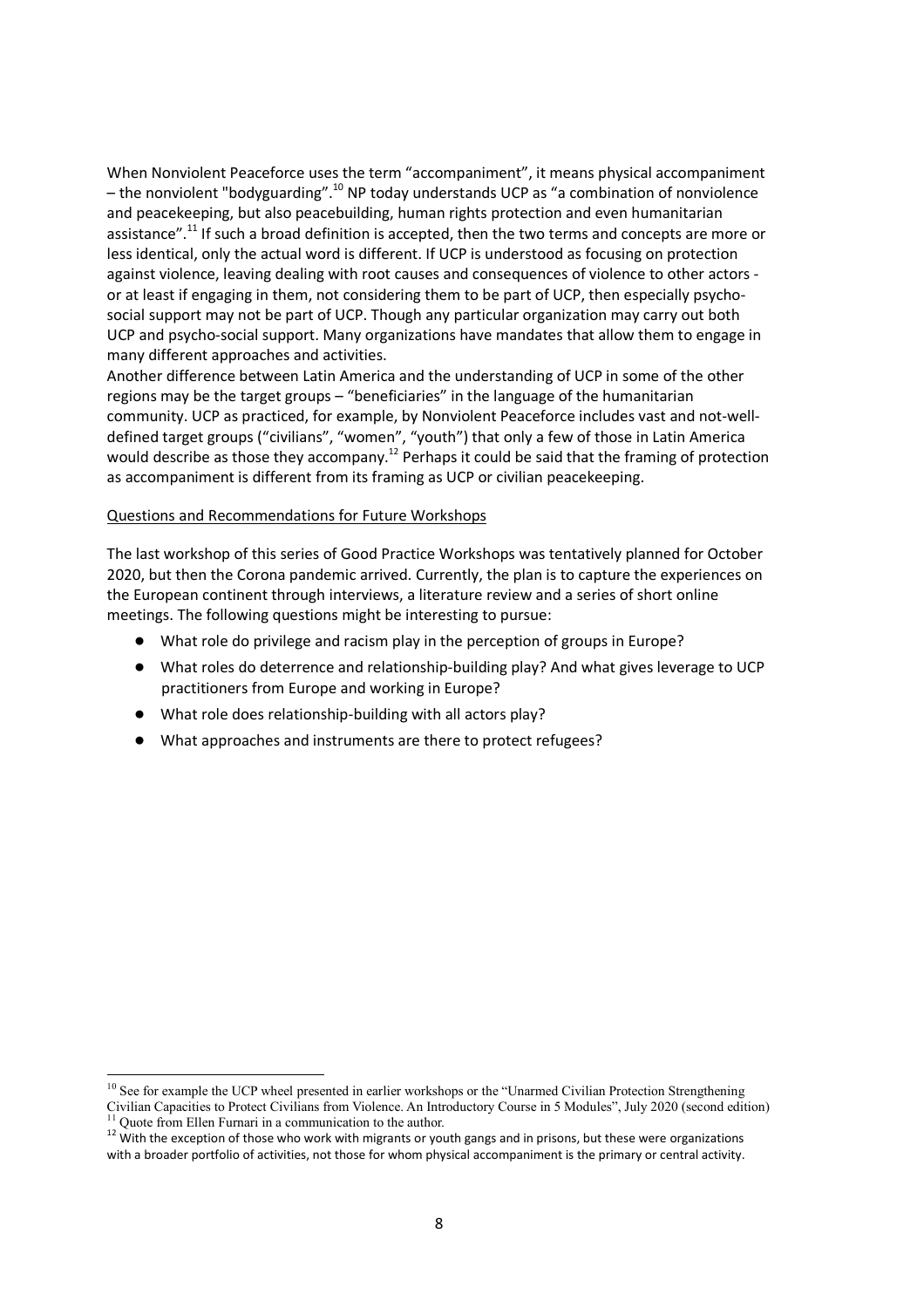# **Appendices**

## **1. Summary of Good Practices**

## **Outlining the Framework of UCP**

## *Principles*

- Understand nonviolence as a strategy to overcome a culture of violence.
- Practice nonviolence within one's own organization.
- Observe the principle of noninterference into internal decisionmaking of local communities or accompanied organizations.
- Work only on invitation by local actors.
- Never speak for local actors when meeting with third parties (e.g. authorities or media).
- For sustainability, offer trainings to enhance capacities so that communities can better self-protect.
- Strengthen the local leadership of communities and leaders to support and maintain independence.
- A clear line must be established between the local organizations and local leaders and the accompanying organizations.
- Establish clear protocols for action between governments, embassies and the protective accompaniment organizations
- Local organizations and leaders must have clear and defined objectives that guarantee the independence and sustainability of the active projects including for when the internationals leave.
- It is necessary to be clear about the concept of independence and understand the relationship between being independent while simultaneously respecting the primacy of local actors.
- Engage in careful, ongoing analysis.
- Trustworthy communications should be maintained with the local communities with the goal of establishing long-term and diverse relationships.
- If there is financial support, organizations should ensure that the whole community, not solely one group, benefits from it. It is better to refrain altogether from providing material aid because it easily creates conflicts.
- Protocols for accompaniment tasks and roles are essential contributors to security.
- Good training of the accompaniers, space for reflection on past actions, and self-care to avoid burn-out are good practices.
- Do not lose the principle of solidarity when professionalizing protection work.

## *Protective Accompaniment and the Different Forms of Violence*

- Select high-risk and vulnerable communities and have criteria to determine this.
- Commit longer-term, if needed.
- Work only on request.
- Continue accompaniment though there are threatening conditions.
- Try not to exclude anyone who needs accompaniment, but exclude all armed players.
- Accompany the victims of violence.
- Promote a culture of peace in high-risk communities.
- Seek to prevent micro-trafficking of drugs.
- Seek dialogue with companies.
- Try to activate state institutions to fulfill their protection responsibilities.
- Engage in dissuasion through international accompaniment.
- Legitimize self-government and security.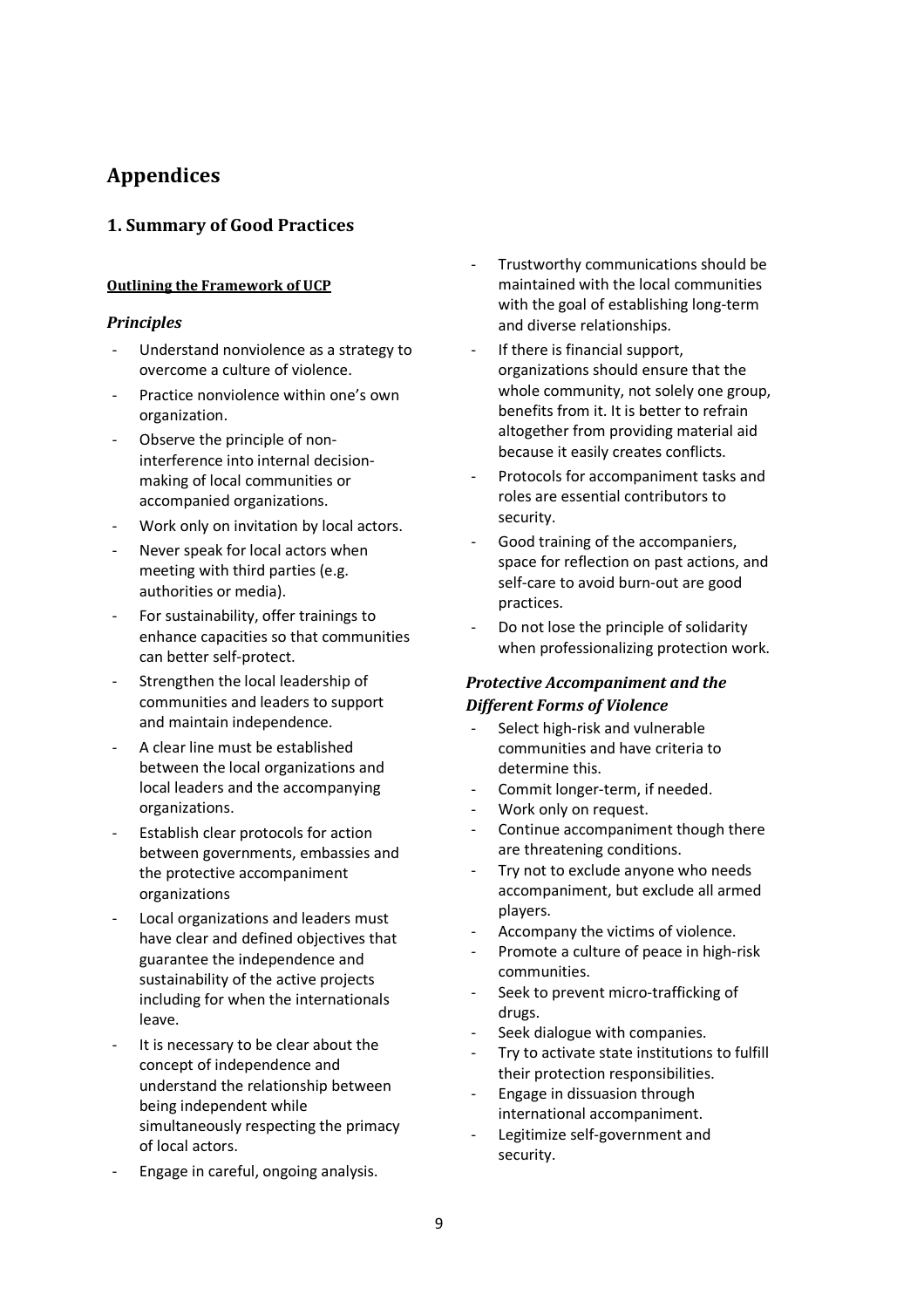- Engage in continuous dialogue.

## *Basic Strategies for Protection of Civilians*

- Political advocacy abroad creates pressure on the local government.
- Activities that help reconstruct the social fabric of communities is valuable as it strengthens their capacity to prevent and resist violence.
- Use deterrence stemming from the religious identification of the accompanier when relevant.
- Deterrence by physical presence in a specific area is often effective.
- Use mixed teams of both nationals and internationals when possible and appropriate.
- Visible identification (vests, hats, tshirts) contribute to protection when appropriate.
- Regular dialogue with the armed forces (in Colombia) at local level has been effective.
- Use the image of a relationship with the U.S. to have deterrence.
- Send warning letters ahead of time.
- Have an activation network for emergencies.
- For a church organization: When entering indigenous land do not necessarily identify as being from the church, as it may undermine connections.
- Learn some words of the indigenous language.
- Accompaniment in judicial hearings.

## *Protest, Justice and Governance*

- Accompaniment of HRDs who mobilize movements makes these movements stronger when accompaniment is requested by these organizations.
- Advocacy is done through third parties (for example, local Caritas) because the mandates of international NGOs are limited.
- Tackling issues related to impunity / human rights is carried out in a collegial way with international NGOs, regional

and university human rights mechanisms, visits by rapporteurs etc.

- In the case of public law enforcement, it is very important for the accompaniment to have/give clear information. In demonstrations, monitoring is conducted and the authorities present are made aware of it.
- Make sure to present yourself whenever there are new authorities in the prison system so that they know what the visitors are doing and so that the guards do not limit the intervention.

## *The Role of Gender and Sexual Identity*

- Use gender techniques to strengthen intervention (like working in pairs).
- Address gender issues with organizations that are protectively accompanied.
- With partners agree on a nonnegotiable gender protocol.
- Establish gender policies for the spaces of the shared team house and ensure the workplace is a safe space.
- Create protocol for a line of communication with the partner organization if there are accusations of harassment or abuse by the accompanied person.
- Identify macho (and homophobic) patterns that may arise internally. Create same-sex areas in the team house.
- Designate a team member to keep an eye on gender issues within the team.
- In formation of teams, try to keep them balanced (e.g. if only two on the team, one man and one woman).
- Work toward a culture of new (less violent) types of masculinity.
- Share a methodology and then replicate it (learning from each other).
- Hold workshops to "undo oppressions".
- Dialogue with women organizations to get advice, build networks, find allies.
- Have clear policies regarding sexual issues (both within the organization and outside in the community).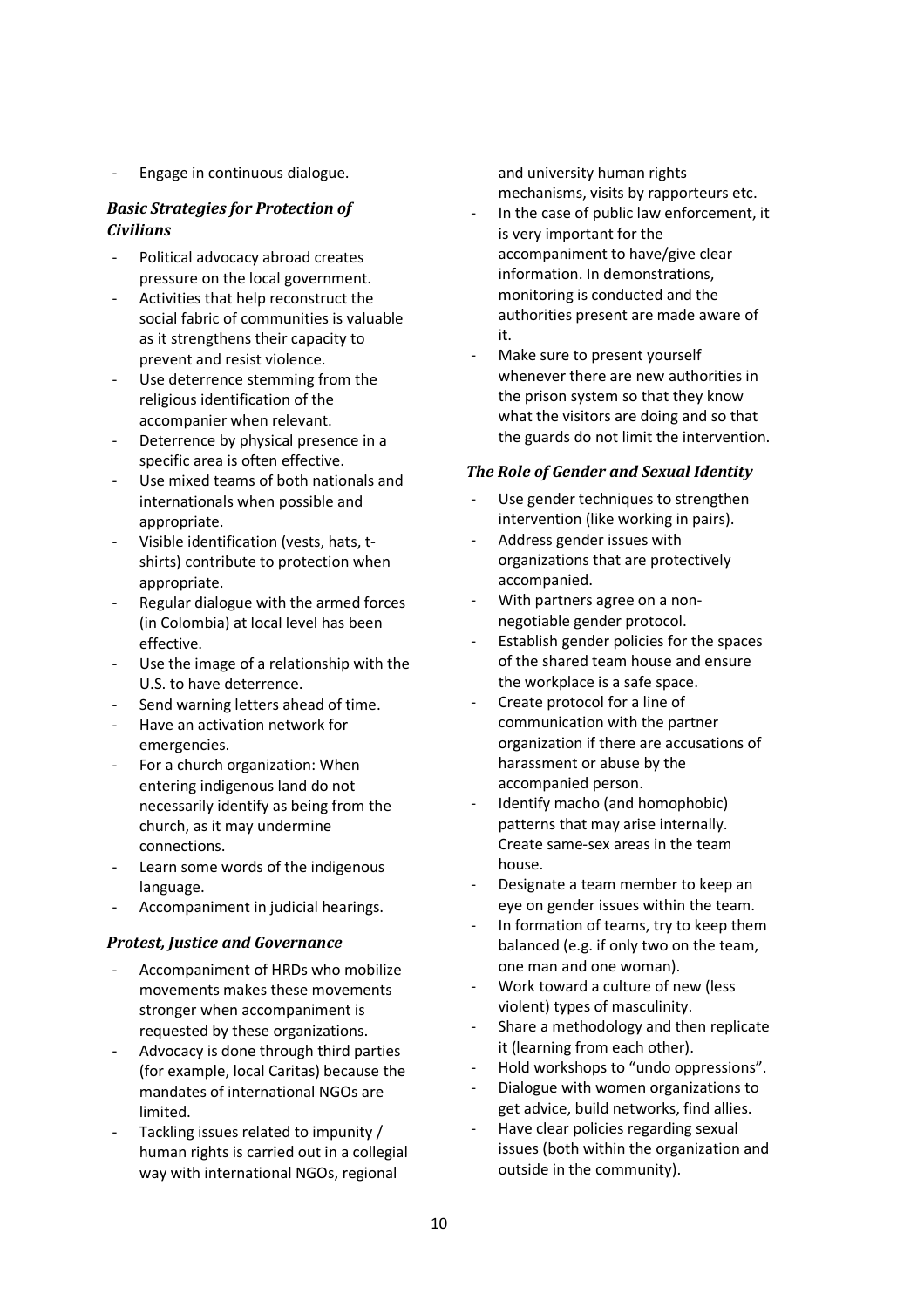- Record situations of harassment or aggression.
- Hold workshops on protection and selfprotection with accompanied women.
- Dialogue with religious figures in the communities.
- Extend protective accompaniment to the fight against impunity in cases of GBV.
- Develop advocacy strategies with local organizations regarding gender.
- Have internal strategies that challenge local gender norms.
- Apply protective accompaniment to prevent violence and decrease uncomfortable situations for Trans people.

Provide special training for the safety of women who are accompaniers working in prisons.

## Tactics of Protection

## *Accompaniment of Human Rights Defenders*

- Accompaniers must receive training and other preparation before starting to work.
- HRDs need to be prepared to deal with security issues.
- It is critical to provide support and training that empowers HRDs so that they can develop methods of selfprotection in cases when there is no accompaniment.
- Working to develop relationships and systems that provide early warning in cases of threats, is very important, especially when individuals are threatened.
- Security coordination among different people contributes to better protection and increased impact of protection activities.
- When entering problematic areas, travel in vehicles of the organizations, and in any case, in pairs and groups not solo.
- Travel with other organizations when trying to access problematic areas.
- Combine physical accompaniment with political and psychosocial accompaniment in order to broadly strengthen the means of selfprotection.
- Accompaniment should complement mechanisms of self-protection in the community.
- Whenever it is acceptable to those being accompanied, nationally and ethnically mixed teams (not only white Europeans / North Americans) should be the norm.
- Generally it is recommended to use distinctive symbols – logos, shirts, caps etc., in order to be identified as foreigners. There are specific contexts when this is a problem.
- There need to be clear protocols of security, for individual HRDs and also for communities that are protected.
- Send or deliver warning letters (notifications to the high commands) before entering a territory.
- Clear communication to the outside regarding who the accompaniers are enhances security
- Assess vulnerabilities to decide whom to accompany and learn to recognize situations that are typically high risk.
- Engage in permanent ongoing analysis of the context – the actors, their powers and possible outcomes in order to enhance security and avoid unanticipated situations.
- Engage in periodic risk analysis including: clear indicators of vulnerability (for example distinguish between cities and countryside); timelines of events and context; actions of the accompanied organization: indicators for security.
- It is important to be clear in which cases deterrence stems from the accompanying organization and in which from the accompanied organization.
- Periodic evaluation meetings and ongoing dialogue with the communities / accompanied organizations are critical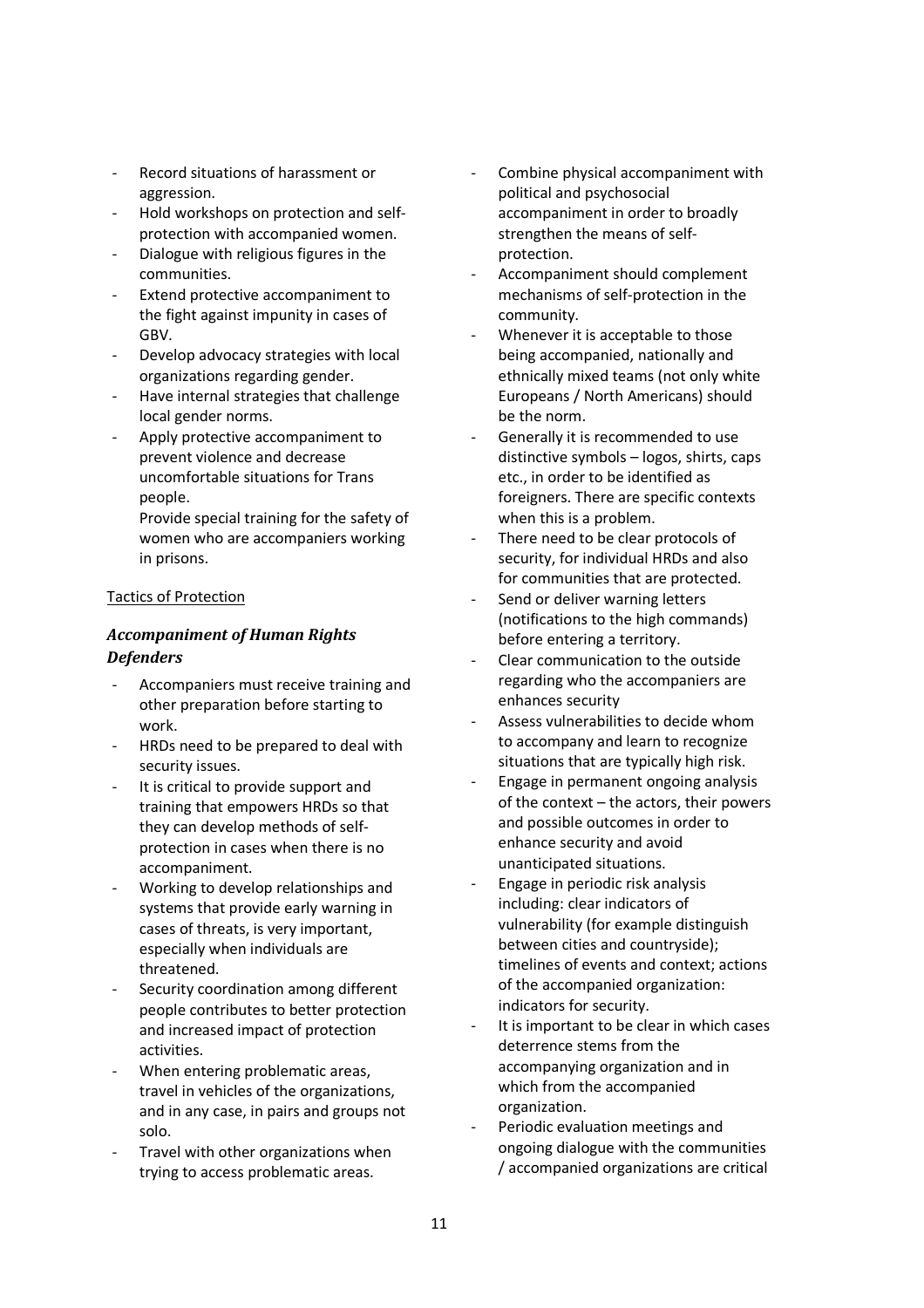components of conflict and risk analysis practice.

- Policies and internal practices are needed to reflect on and respond to racism, sexism (internal or with the organization /community that is being accompanied).
- Legal accompaniment requires getting legal permission to attend court hearings.

#### *Accompaniment of Peace Communities*

- Local people initiate the work.
- Communities need to establish and be clear about their rules of organizing.
- Communities define the issues for which they want support and accompaniment, e.g. assassinations and land ownership.
- Communities establish themselves as a peace community, against all armed actors and forbid anyone armed to enter.
- Stay aware of the surrounding areas and place video cameras around the community.
- Schools can serve as centers for organizing a peace community.
- Peace communities need to broaden their function to become communities of resistance.
- In addition to, or in conjunction with peace communities, declare certain areas to be humanitarian and biodiversity areas.
- Don't turn weapons over to the state. Destroy them, for example as a community ritual.
- It is good to have accompaniment because it is often better to have eyes from outside watching and reporting.
- Accessing INGOs for accompaniment and visibility compliments and strengthens self protection.
- When accompaniment organizations begin working in a peace community, it is important to form working groups and build relationships in the community.
- Accompaniment is easier when the communities are well organized.
- When you know something dangerous is about to happen and your analysis suggest attention will prevent this potential violence, make a lot of noise in the country and internationally.
- Defend life and the community's territory without weapons. Weapons kill people.
- Communities need to think about what to do if international groups are gone and not become dependent on internationals.
- Accompaniment organizations should provide an overall package of strategies supporting communities toward selfprotection, visibility and action.

## *Accompaniment of Indigenous Communities*

- Use competent translators.
- Recognize and respect the ancestral areas of the communities.
- Upon arrival in the territory, make contact with the authorities, be they boards or governors, and especially indigenous leadership and elders where relevant. This is important for being able to carry out the accompaniment.
- Build trust with the women and seek spaces to meet with them.
- Know the other organizations that work on protection issues or do related work in the area and contact them to form a network.
- Make decisions collectively, between the accompaniers and the accompanied; between the organization and the community.
- Decision-making regarding who to accompany should be based on analysis that weighs likely vulnerabilities against possible benefits.
- Find ways to participate and observe in support of the LGBTQI+ movement, and accompany these populations.
- Expand the networks to be sure to include Afro-American networks or communities.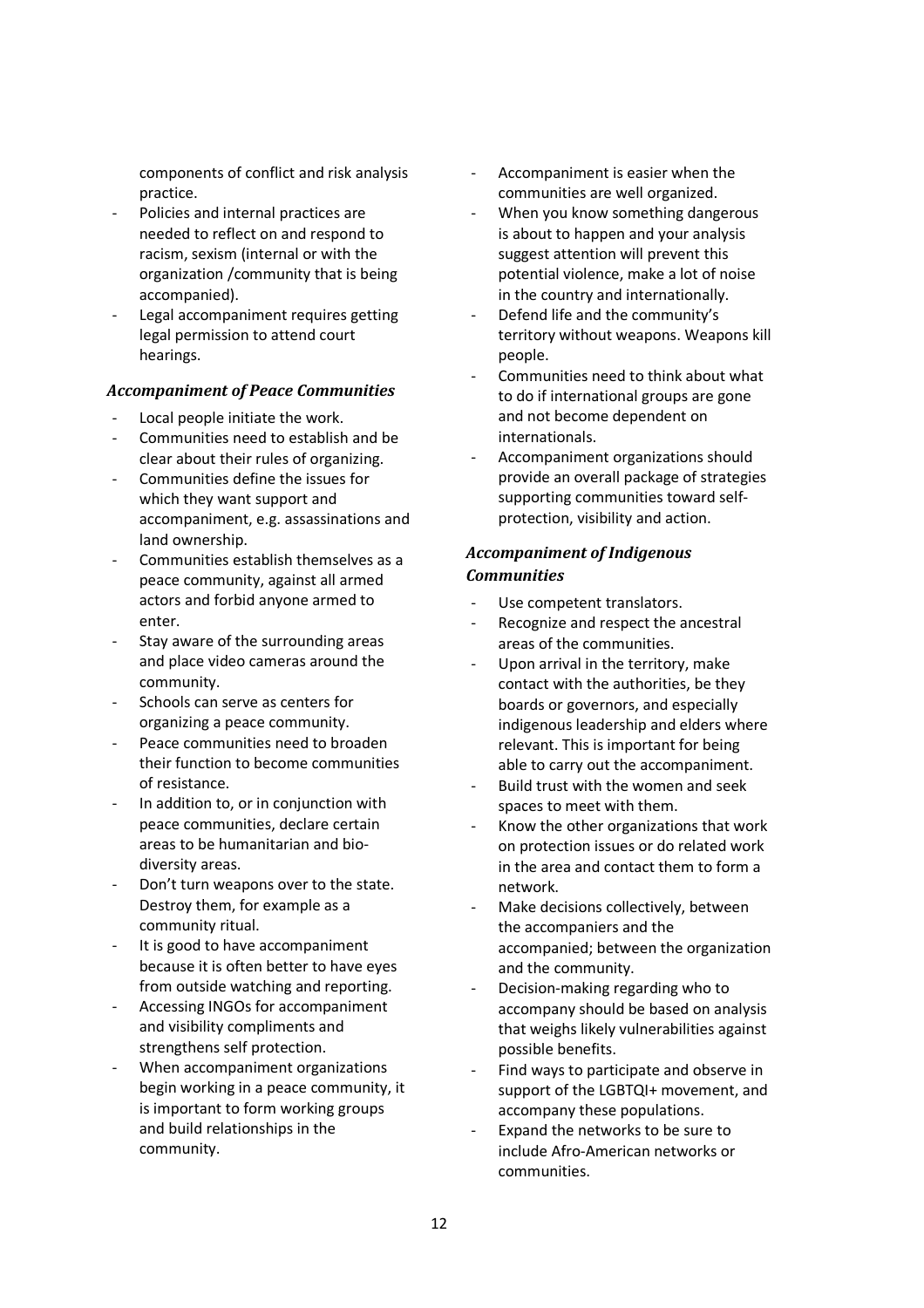- Acknowledge the expertise of local people to reinforce the fight against racism.
- Be clear about national or international allies and report cases of racism, to exert pressure to stop it.
- Encourage and support local communities to meet with authorities and express their needs first hand.
- Support visits and tours by diverse outsiders (especially from the global north) to the territories to make what happens there known and visible.

## *Accompaniment in Cases of Gang Violence and Organized Crime*

- It is important to analyze and address the role of gangs and organized crime in creating violence.
- It is possible to work with diverse groups that perpetrate violence.
- Violent behavior can be transformed through the intervention of community leaders who are listened to (violence disrupters).
- This work must use people who speak the local languages.
- Conflict mediation activities in the community need to be inclusive.
- Offer youth in gangs opportunities for new ways of life and returning to education, as part of risk-reduction plans.
- Refer people to institutions that can help them with drug addiction.
- Transforming gang members and other perpetrators of violence is a life project and interventions have to go slow, step by step.
- Work with local, regional and even national level government to implement programs and prevent violence, when appropriate entities are available.
- Aim for the social reintegration of criminalized youth.
- Publicize the impact of accompaniment programs and their successes in this work.

As with all accompaniment/UCP work, continue regular context analysis and key stakeholder mapping.

## *Accompaniment with Displaced People and Migrants*

- Survey migrants regarding their reasons to migrate, and publish the information.
- Make the courts aware that migrants are not protected.
- When providing physical accompaniment of caravans, a flexible mandate is needed
- Churches are important for their shelters and contacts on the routes, as well as for their global clout.
- Establish accompaniment networks abroad (USA) to accompany migrants.
- Assess the deterrence potential of accompaniment when the threats come from organized crime.
- Provide short / medium term accompaniment until threats diminish.
- Work inspired by a vision of "brothers" visiting brothers" instead of a paternalistic vision.
- Offer protection to people accused of supporting / organizing caravans.
- Religious orders have accompanied caravans throughout their journey.
- Document cases of human rights violations of migrants.
- Work against xenophobia ally with groups that work on the same issues.
- Provide accompaniment to prevent communities from being displaced from their territories.
- International NGO Commissions and communities can try to negotiate conditions of displacement or remaining in their own territories by working with authorities and / or private companies.
- Advocate with communities that have already been displaced or are in danger of displacement to not arm themselves because it will likely increase their risks.
- Strengthen capacities in shelters to protect migrants from persecutors.
- Shelters themselves can and should advocate for the protection of migrants.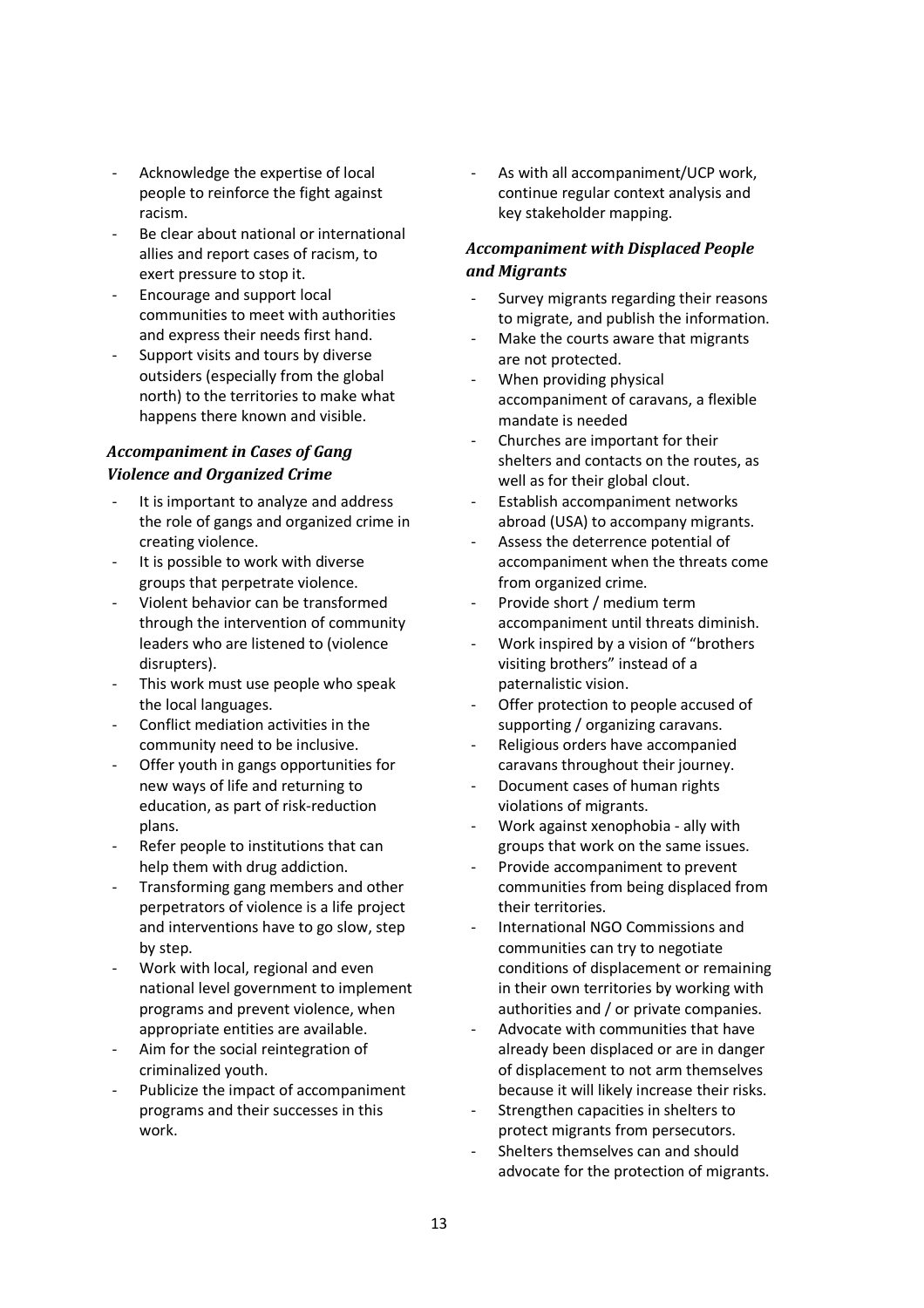- As part of dealing with the trauma of disappeared relatives, the Transnational Migrant Search Mechanism DNA bank is a valuable resource.
- Gain trust, and develop psycho-socialinitiatives of support together with documentation of the harm for eventual judicial case (like Carlos Beristein in Honduras).
- Invoke and use as possible legal remedies against the concept of "third safe country".
- In the U.S., focus on policies of nonreturn to dangerous countries. Provide all forms of accompaniment to the struggles of migrants in the U.S. who have requested asylum, as an alternative to anti-migrant policies.
- In the current context of the United States, it may often be better to hide migrants than to become a public sanctuary, as was done before.
- Prepare for displacement with displacement planning. Be ready with eviction protocols, and to provide peaceful presence of legal representatives, security guarantees.
- Develop early warning systems at the community level (e.g. San José), involving guards, indigenous people, etc.
- It has been valuable to have a good risk analysis shared by several movement organizations and an emergency fund (developed in Honduras by churches, in Colombia by ACT).
- There are temporary protection programs for trade unionists and human rights defenders in Europe, the U.S. and Costa Rica.

## *Accompaniment in the Context of Multinational Companies*

- Create working groups to reflect upon human rights and private companies.
- Try to find volunteers from the countries the companies come from, for ex. China.
- Use previous research and investigation on the companies so that there is information about them.
- Build relationships and network with organizations that work on the topics abroad for advocacy purposes.
- Take delegations from the U.S. to Latin American countries so that they see what is going on, and then can do better advocacy back home.
- Take into account the world vision of indigenous communities and the impact of exploitation on sacred territories.
- Projects need to develop long-term information gathering and protection plans.
- Use the publication of newsletters / communications as part of an advocacy strategy.
- Boycotts work when directed against enterprises that sell to the public.
- Cooperation between investigators and accompaniment organizations on the ground might help.
- Look for early warning signs before the companies arrive.
- Initiate and sustain dialogue between accompaniment organizations on these issues.
- Have and strengthen links with organizations in the countries of origin of these companies that can help to spread information.

## Managing UCP Projects

## *Volunteers and Staff*

## Recruitment and training

- Accompaniers need training.
- Training should be continuous, not only before service but during service.
- There needs to be a process to assess and evaluate applicants.
- Training should include eradicating forms of discrimination, how to work against oppression, self-care, and explanations of the internal politics of the organization.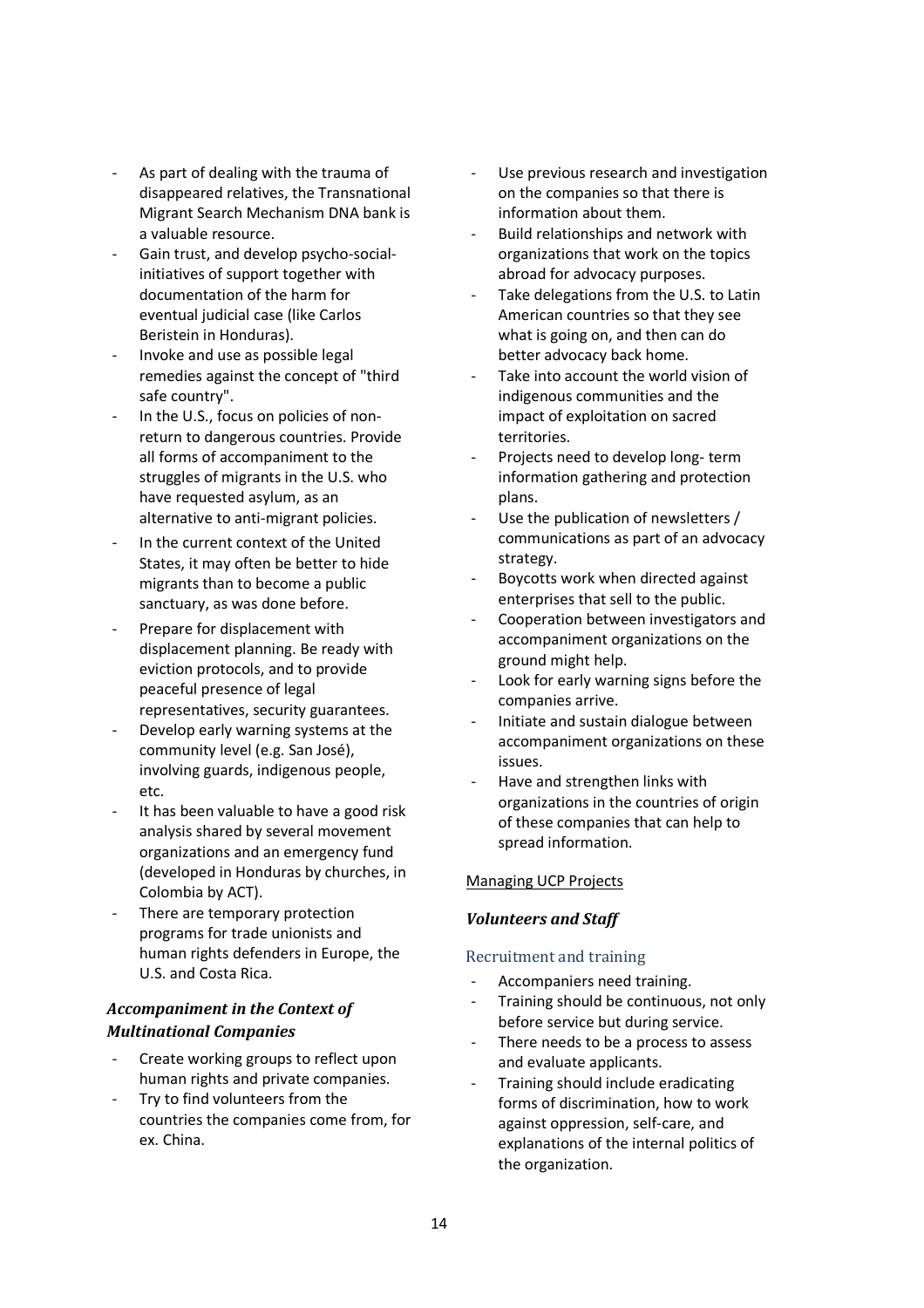- Good training includes a three-step process: classroom – theory – practice.
- Hold regular workshops on the overall context of international politics and how this impacts the local work.
- Use returning accompaniers as part of the training process for new volunteers in the home countries.

#### Security

- There needs to be clear personal safety protocols – for example knowledge of first aid.
- Have an up to date risk analysis of regions where accompaniment is taking place.
- Know how to directly contact safety and security personnel from the field.
- Know what the community alarms and alarm systems are.
- Include socio-cultural facts analysis when doing regular context analysis.
- Have clear communication protocols.

## Digital security

- Hold workshops on digital security.
- Do not use Telegram, WhatsApp, etc. but other, safer messaging apps such as Signal. Also remember that Facebook and emails can be read by the government and that Skype is not safe, either.
- It is important to encrypt sensitive information and using codes or foreign languages may also help protect communications.

## Support

- Health insurance should be included in the plan and budget of the accompaniment program.
- Have a crisis care protocol in place before a crisis.
- Have a psychologist or person in charge who can be voluntarily contacted by the accompaniers (without the accompanier having to pay for it).
- Provide regular external supervision, for example once per month.
- Have a mental well-being subgroup.
- Have policies to prevent and to respond to crises.
- Have collective spaces or self-help groups where volunteers/staff can talk about fears etc.
- Team coordinators need to be clear about the symptoms and signs of stress and trauma.
- Have weekly rest days and regular holidays and be sure volunteers/staff take them.
- Engage in group activities that contribute to team members living together more agreeably.
- Hold regular retreats.
- Create safe spaces to address criticism and self-criticism.
- Team coordinators should support accompaniers, checking in regularly and providing feedback and evaluation.
- Find ways to articulate and respond to individual and collective needs.
- Organize online volunteer psychosocial support networks.
- Have a budget for health, mental wellbeing, recreational spaces, etc.
- Have protocols to respond to harassment.
- Have protocols for internal conflict resolution.

## *Cooperation Between Different Accompaniment Groups*

- Identify when there are problems of competition and cooperation and attend to them
- Identify and know the context, visualize the accompanying situation.
- Work together to achieve spending money most effectively.
- Organize round tables of organizations for exchange and coordination.
- Refer people and issues to other organizations that are better equipped to deal with them.
- Finance project with multiple donors, don't be dependent on one source of financing.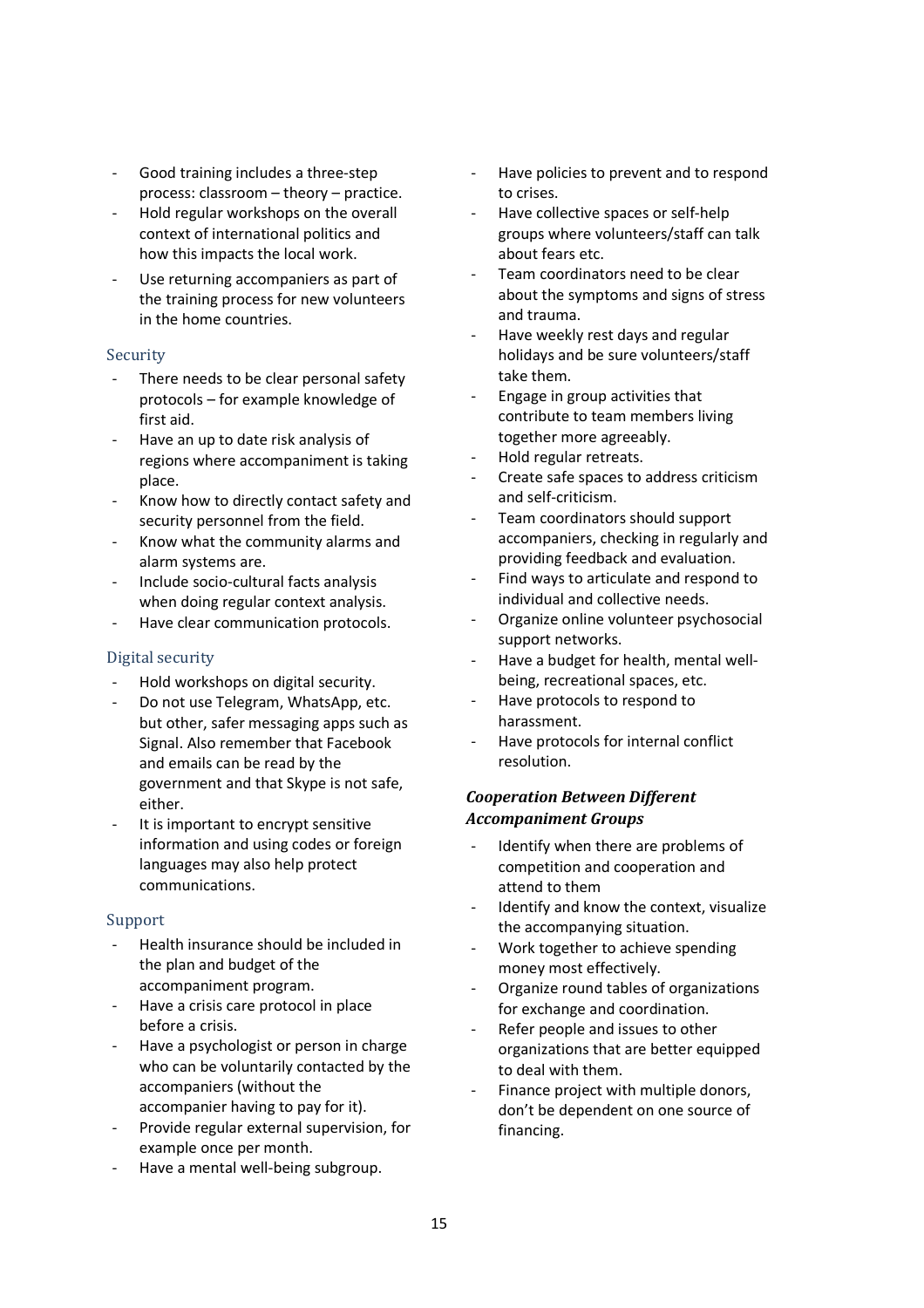- Create a platform for networks of organizations and rotate the accompaniment between them.
- Value organizations' capabilities and experiences.
- Develop mutual support for "technical assistance".
- Sometimes religion, and particularly the church, is a means of reaching communities.

## *Exit Strategies*

- Help to open spaces for peace, which can generate independent organization spaces.
- Aiming for sustained presence and leaving slowly if necessary (as PBI did in San José de Apartadó).
- Accompanied organizations have their support networks and help themselves.
- When no longer in a community, provide political accompaniment from a distance when possible.
- Over time lower the accompaniment profile so that those who were accompanied are stronger.
- Do not start new accompaniment without having assessed the capacity to stay (for example to have adequate funding).
- Strengthen self-protection mechanisms in the communities.
- Create safe spaces so that communities can develop their own security mechanisms.
- To counter the threat of denial of visas. do advocacy work both within the country and outside/internationally, and work with mixed internationalnational teams.
- Have emergency plans ready, if, for example, there are coups d'état.
- Encourage and support HRDs to develop their own strategies of self-protection.
- Have security protocols.
- Establish priorities in case an organization needs to withdraw. Ask which organization could take over the role of looking after security.
- Learn from indigenous communities about self-protection.
- Support exchanges between communities, e.g. between indigenous and peasant communities.
- Learning is multi-directional. In some cases, accompaniment organizations learn from those they accompany about how to organize.
- Create systems and methods to maintain organizational memory.
- Grassroots processes have managed to make self protection efforts visible and thus increase their own space for protection of civilians. These efforts can be strengthened thanks to international presence.
- Support truth and reconciliation processes.

## *Widening Accompaniment in the Region*

- Sharing needs maps including context, actors, source of information and resource management in network.
- Develop collective management between communities to defend their areas including specific spaces for protection, plus to increase the external visibility of their struggles.
- Strengthen visibility through support networks.
- Develop alliances with organizations that engage in small-scale economic projects.
- Develop / strengthen the organizational capacity in the community.
- Improve training opportunities.
- To strengthen the sustainability of the work after international organizations leave, it is useful to create / promote human rights committees within communities.
- Organize the transfer of capacities between organizations.
- Work through networks to provide some level of protection, when an organization cannot be present in the community.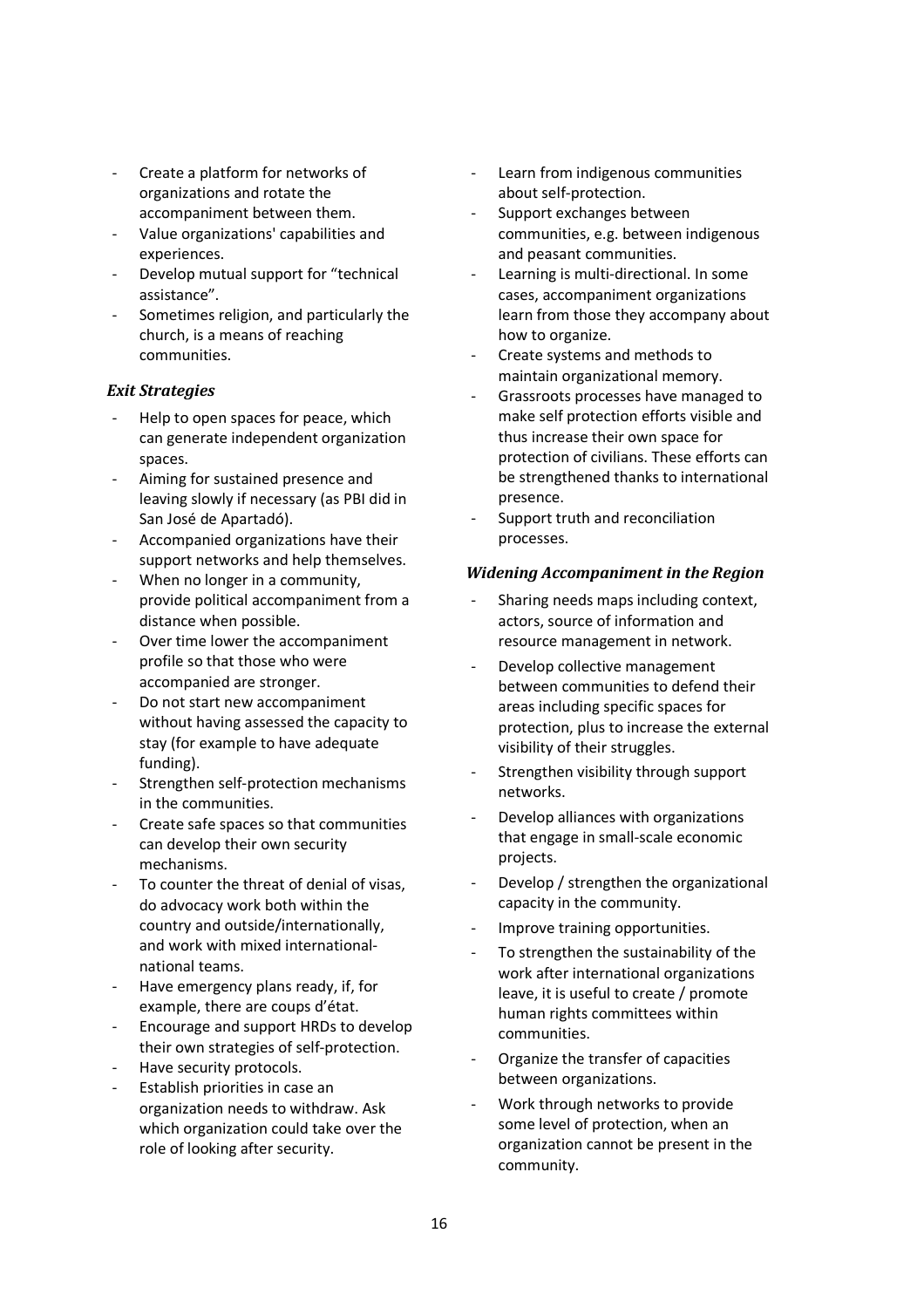- Take advantage of technology.
- Organize training of trainers to multiply capacity.
- Develop and maintain institutional memory systems.
- Collect individual donations for greater autonomy.
- Work toward developing institutional and permanent stability.
- Create funder mapping with other organizations in a network.
- Engage in direct work with excombatants.
- There is a need to do advocacy with funders to change the concept of "terrorists".
- Diversify funding sources.
- Look for safe spaces for people to stay if necessary outside of communities
- Remember that accompaniment is a mutual process and learn from communities how they implement accompaniment already.
- Work with the diaspora from specific areas.

#### *How to measure success*

- Teach academics about protective accompaniment /UCP so that they understand the field.
- Value story-telling as a method to capture impact.
- Former volunteers / UCP staff can, and do, become academics and start writing about the work.

The full documentation of the workshop contains also a list of challenges that participants identified, and recommendations for future workshops.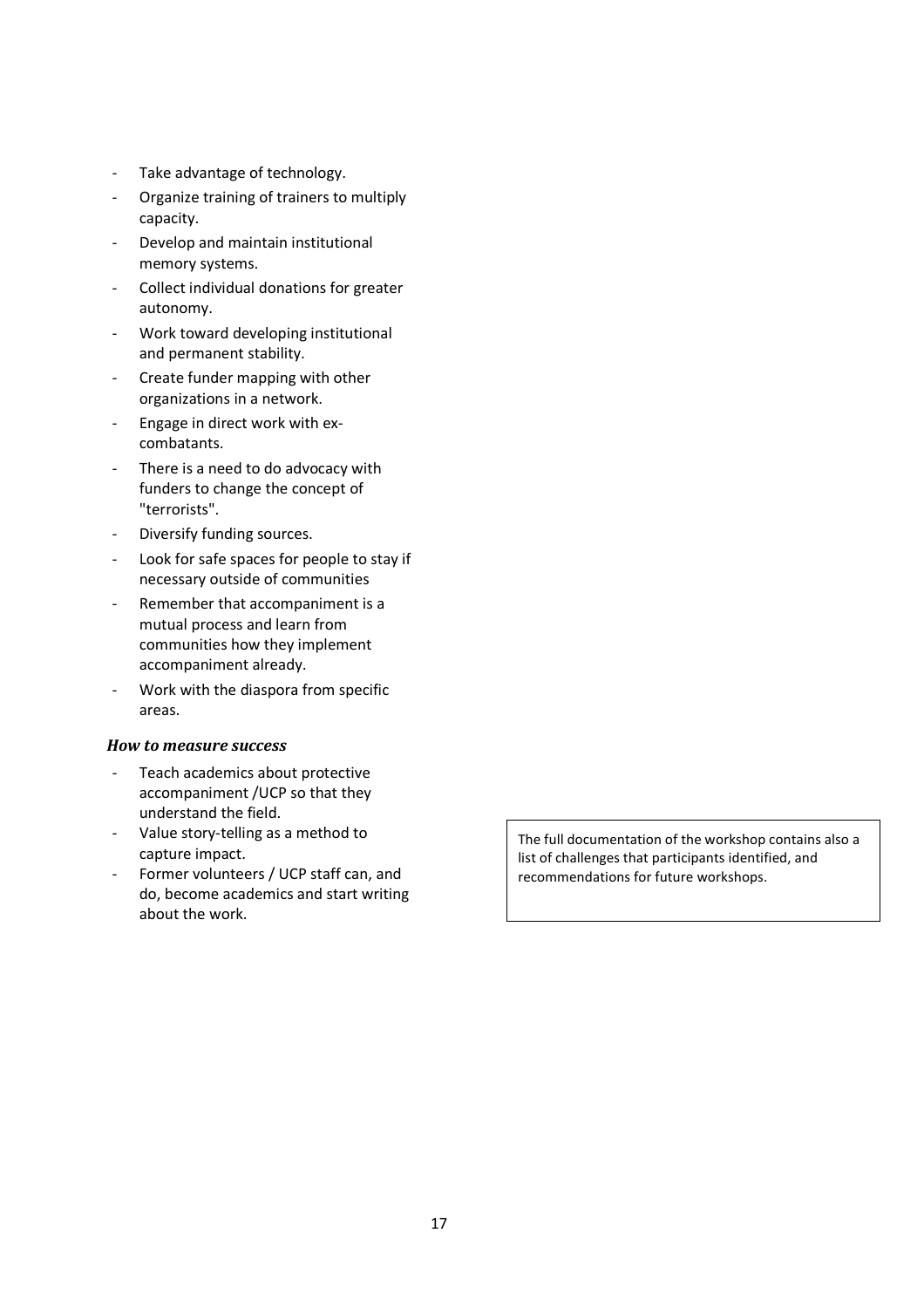## **2. Attendees**

| <b>Name</b>                             | Organization(s)                                              | <b>Country</b> | <b>Country (countries) they</b><br>work/ have worked in with<br>a UCP organization |
|-----------------------------------------|--------------------------------------------------------------|----------------|------------------------------------------------------------------------------------|
| Alejandra Vidal                         | Cure Violence                                                | Colombia       | Honduras                                                                           |
| <b>Alvara Ramirez-</b><br>Durini        | <b>NP</b>                                                    | Ecuador        | Organizer                                                                          |
| Ana Julia Rodriguez<br><b>Espinales</b> | <b>Catholic Relief Services</b>                              | El Salvador    | El Salvador                                                                        |
| Ana Solano Codina                       | International Action for Peace                               | Spain          | Colombia                                                                           |
| <b>Anne Haas</b>                        | Centro de Derechos Humanos Fray Bartolome<br>de las casas AC | Germany        | Mexico (Chiapas)                                                                   |
| <b>Beatriz Elena Arias</b><br>Lopez     | Researcher                                                   | Colombia       | Facilitator                                                                        |
| Berit Bliesemann de<br>Guevara          | Aberystwyth University                                       | Germany        | Facilitator                                                                        |
| <b>Carla Martinez</b>                   | PBI                                                          | Mexico         | Colombia                                                                           |
| Celia Medrano                           | Cristosal                                                    | El Salvador    | Researcher                                                                         |
| <b>Christine Schweitzer</b>             | NP, IFGK, BSV                                                | Germany        | Documenter                                                                         |
| David Vladimir Solis                    | <b>Catholic Relief Services</b>                              | El Salvador    | El Salvador                                                                        |
| Diana Carolina<br>Cabra Delgado         | PBI                                                          | Colombia       | Guatemala                                                                          |
| <b>Emily Brewer</b>                     | Presbyterian Peace Fellowship                                | <b>USA</b>     | Colombia / Mexico                                                                  |
| Enrique Chimonja<br>Coy                 | <b>FOR Peace Presence</b>                                    | Colombia       | Colombia                                                                           |
| Eulalia Padró Giral                     | PBI                                                          | Spain          | Colombia                                                                           |
| <b>Evan King</b>                        | Acción Permanente por la Paz / Witness for<br>Peace          | <b>USA</b>     | Colombia                                                                           |
| Germán Zarate                           | Presbyterian Peace Fellowship                                | Colombia       | Colombia                                                                           |
| Guido Eguigure                          | Peace Watch Switzerland                                      | Honduras       | Honduras                                                                           |
| <b>Jan Passion</b>                      | <b>NP</b>                                                    | U.S.           | Organizer, Sri Lanka                                                               |
| Jhon Henry<br>Camargo Varela            | CPT                                                          | Colombia       | Colombia                                                                           |